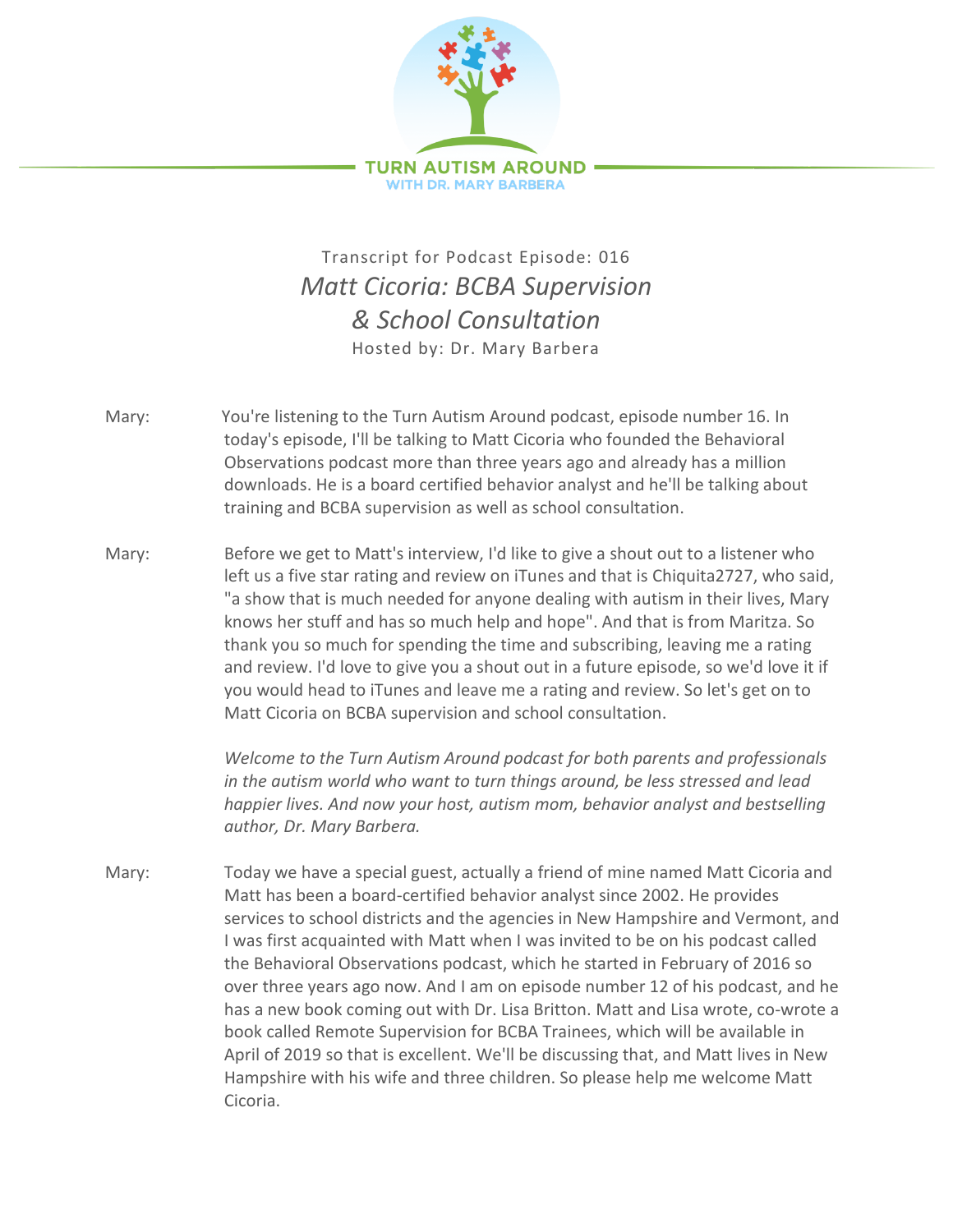- Matt: Mary, I am delighted to be here. Thank you so much. This is, uh, something that I've been looking forward to ever since we put it on the calendar.
- Mary: Great. And I want to thank you for introducing me really to podcasts. Up until I was a guest probably in 2016 I really didn't even know how to download a podcast and I became an avid fan of your podcast and some online marketing podcasts and um, just decided in December of 2018 to bite the bullet and start my own podcast. So I think it's a, it's a great compliment to your podcast. We're going to talk about some of those differences coming up shortly. But before we get there, I always like to start out when I interview people and talk about, um, your fall into the autism world, into the behavioral world and when and how that all happened.
- Matt: Sure. Well, my first introduction to behavior analysis had nothing to do with autism. I've always, ever since I was a high school student, took my first psychology class, I always want to be a psych major. And I went to the University of New Hampshire and was just, uh, you know, kind of a, just a happy go lucky psych undergrad. I was taking courses. I was oddly enough, very interested in personality and cognitive psychology, which, you know, perhaps from some of the listeners who aren't behavior analysts might, you know, just a little bit of background that are oftentimes thought of as the antithesis of, of behavior analysis, although that's what I think less so these days.
- Matt: But, uh, I was taking courses and things like that and I got to my junior year and, and uh, needed to kind of take some electives in my psych program. And so I ended up taking this course called behavior analysis and its applications, and, uh, that was my first exposure to this whole field of, um, you know, at that point it was probably more thought of as behavior modification, but I loved it right away. I thought that it was more linear, made more sense to me. I can wrap my mind around it more than some of the more heavier topics in psychology, again, such as like personality, social, and cognitive psychology. It was just a lot more simple parsimonious. Again, I kinda got it. And I think the other thing that hooked me too is that the, uh, the book that we use, um, at the time it was Malott Whaley and Malott, uh, The Fundamental Principles of Behavior I think is what the specific title was. And, uh, one of the things that the authors did that was really nice is that they throughout the... it wasn't just a textbook, it was kind of a story at the same time of a, of this, of a couple of different characters.
- Matt: And they kind of taught behavior analysis through these characters. And they had what seemed to me like regular jobs, meaning they weren't university professors doing research. They weren't licensed clinical psychologists listening to the people in, in therapeutic situations. One was like an OBM, organizational behavior management, um, practitioner, the other one I think, uh, might have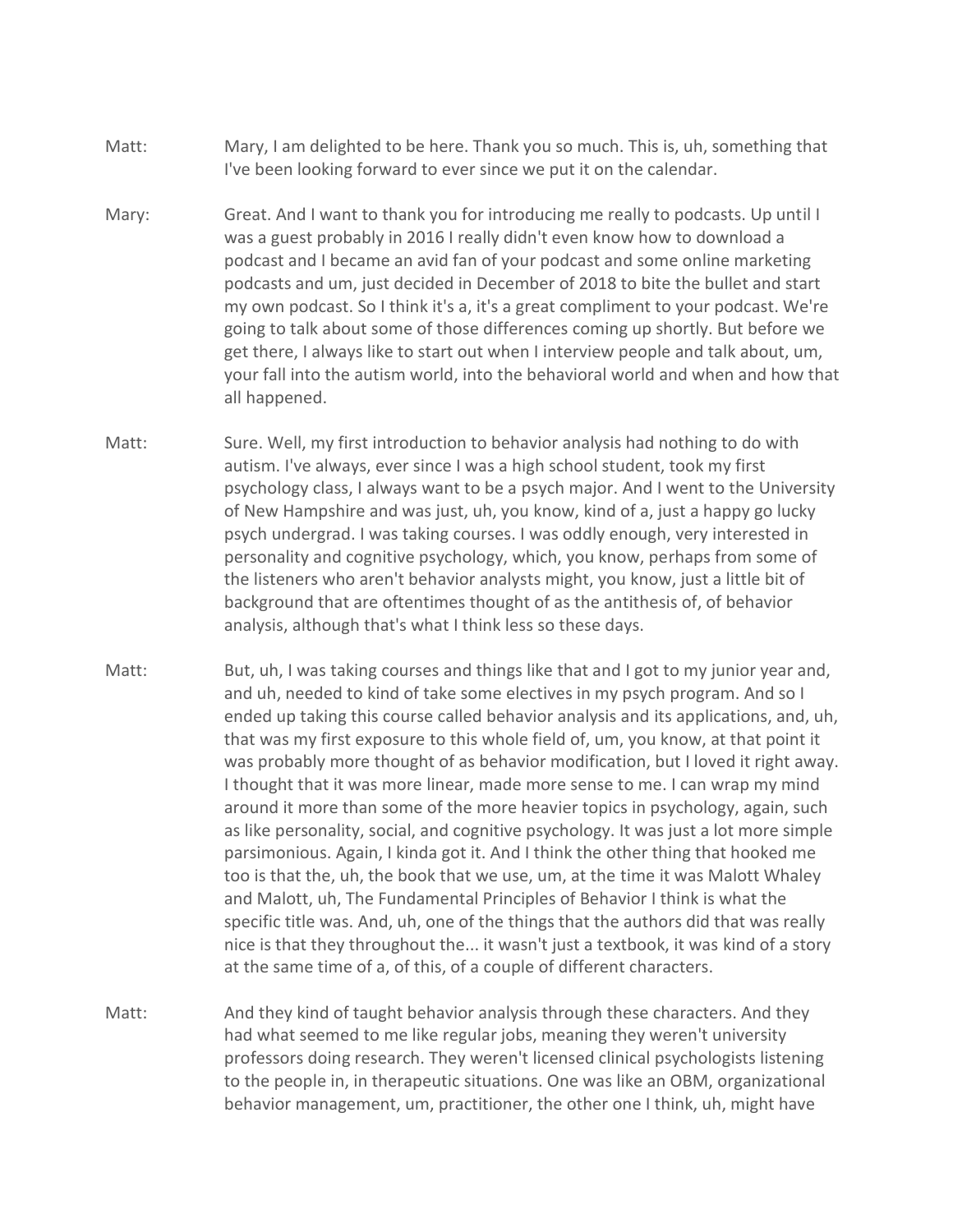done some college teaching, but, uh, you know, worked in the field of disability. Uh, and I think, um, it showed to be a kind of a, a very direct pathway towards doing something very tangible that didn't involve the academic route. And so I ended up taking other classes in whatever, any behavioral related classes that were available at UNH at the time. Like I took a, I was fortunate to get a workstudy job in the pigeon lab, and I worked with some folks who were very prominent in the... uh, the experimental analysis of behavior field.

- Matt: Uh, and that's again, continued to light the fire and eventually like applied to various graduate schools and had gone to Auburn University. And, um, you know, did some work there. And when I was at Auburn, I was again, again sticking with the not necessarily focusing on autism. My work at Auburn, it was with explosives in mine detecting dogs. And so I worked with Dr. Jim Johnson, who is one of the people who was instrumental in starting the behavior analysis certification board, and uh, but at that time his research program was, uh, using behavioral principles, behavioral strategies to answer questions about the olfactory capabilities of dogs as it relates to the detection of land mines, pipe bombs, various types of controlled substances. Uh, you know, so, um, as a grad student I got to play around with things like TNT and cocaine and stuff like that. That was really...
- Mary: You actually worked with animals? The dogs would come in and you would do experiments with those dogs to see if they can...
- Matt: Absolutely. Absolutely. Yeah.
- Mary: Cool. So you did work with... you did work with pigeons undergrad and then moved up to dogs in the graduate level coursework. Were you still working with pigeons too?
- Matt: No, no. Some of my, uh, uh, I don't think that... did Auburn have a pigeon lab at the time? I don't think they did. I think they had a... I definitely know they had a rat lab cause I had friends who are doing work in that area, and they also had a very strong clinical psychology program. So a lot of my friends were actually, some of my friends I'm closest to today, uh, were actually from the clinical psych program. But yeah, it was just a great, it was, it was just a great time. We had a very tight cohort of students, uh, and that all came in around the same, within the same, you know, year or two, uh, and uh, you know, in addition to the training and things like that it was also kind of a, a fun form of this experience. And I've got some, you know, kind of lifelong friends as a result of that. But yeah, I was a lab rat for er, you know, I guess a lab guy for a while.
- Mary: And people don't... you know, this podcast is for both parents and professionals as you know, and a lot of people, parents, especially non-behavioral analysts,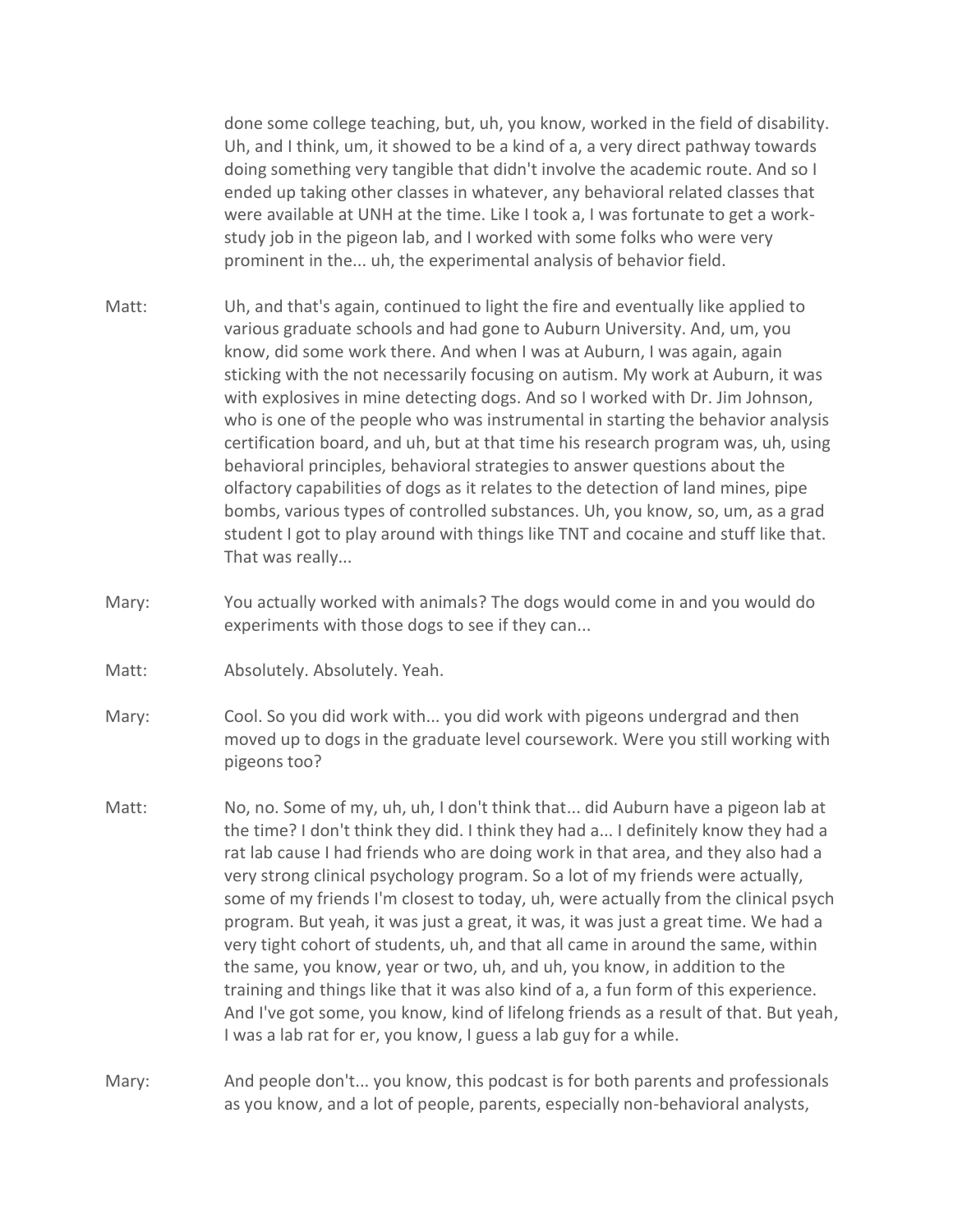they really don't realize that the world, the applied behavior analysis, the science that we use with children and with adults with and without disabilities is all based on the animal research and the experimental research. And there's been a lot of even backlash of like, I don't think you should treat children like animals and you know, it's just like a lot of confusion. So like, what do you say to someone if they say, well, you know, I don't want to hear about what you did with dogs or, or pigeons because you're working with kids with autism. Like, do you have any response for that before we move on to really like how you moved from dogs to people?

- Matt: Yeah. Well, that's, uh, that's a great question. You know, I would say something like this, you know, like one way to think about it is that the difference between basic science and applied science or even, you know, so if you look at something like the field of medicine, like your, your husband's a doctor, if I'm not mistaken, right? He would not have nearly the amount of clinical tools in his tool kit were it not for people doing the basic science and pharmacology and biology, uh, et cetera, et cetera, right?
- Mary: Or even experimentation with animals, you know?
- Matt: Sure. Oh yeah, yeah, yeah. I would just put the animals aside for a second, but just looking at making a distinction between basic science and applied science. Um, you know, so if, if I'm a civil engineer and someone asked me to build a bridge, right? I have to have a general understanding of physics, but I did not develop an understanding of the, you know, the contemporary understanding of physics and disseminate that to other, you know, so, you know, you think of the people who are actually doing the hard science of the physics and my kind of a glib way of characterizing that, it's probably going to betray my personal knowledge of physics. But you see what I'm saying? So I think that's one way to distinguish it. You know, one of the things that, at least in the, uh, in the pigeon lab for sure, we were developing some of the, you know, I worked with a guy named Dr. Tony Nevin, who unfortunately just passed away a few months ago, but he was instrumental in developing the idea of behavioral momentum.
- Matt: And guess what, he developed that with... in his animal work. But it's a very commonly used strategy in working with kids with developmental disabilities, autism, etc. Where, you know, if you give someone a difficult task to complete, the likelihood of them doing that is relatively low. However, if you front load that difficult task with the presentation of several easy tasks, the likelihood of them doing that very same task is much higher as a result of this process called behavioral momentum. We would have no clue about that were it not for the work that Tony and his colleagues did.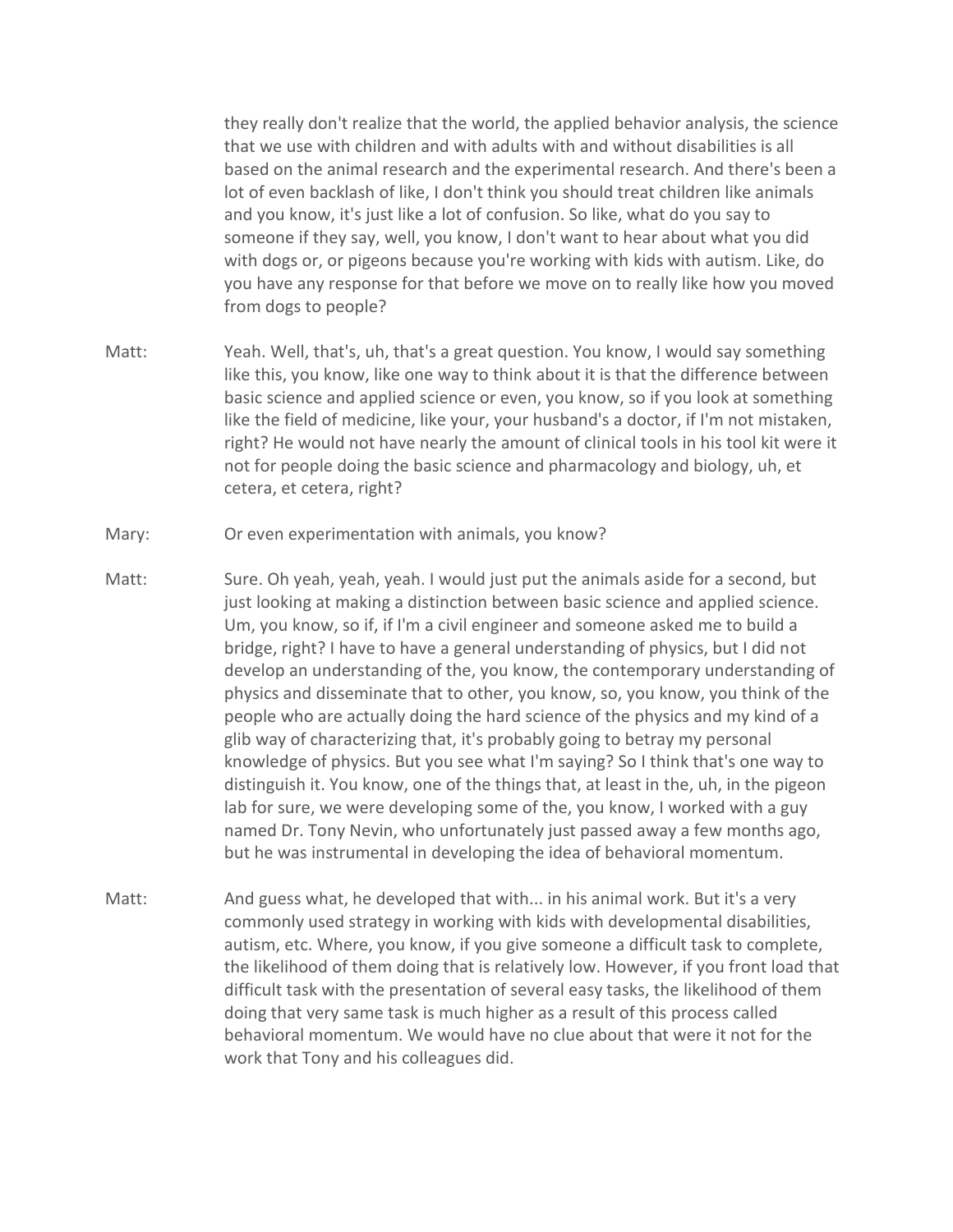- Matt: So, you know, again, I think there's tremendous value in terms of understanding what makes us tick as organisms and a lot of the processes, no one gets to violate the laws of behavior, right? Uh, we're all subject to them whether we're, you know, and again, not, not to denigrate, uh, any one species over another, but we all, we all kind of follow the same, uh, you know, when something, when something great happens after we do something and we do it that something more as a, as a result of that we call that positive reinforcement; and that's understood to occur both, uh, you know, regardless of, you know, whether you have feathers or a tail or opposable thumbs or what have you.
- Mary: Or four legs or two legs.
- Matt: So I don't know if that helped answer your question but that's my...
- Mary: Yeah. And I had Rick Kubina, Dr. Rick Kubina on, on the podcast a couple of sessions ago. And Dr. Kubina and I published an article together on transfer procedures to teach, uh, naming tacts to my son. And up until our article was published in 2005, the majority of research, I think all but one other research study, was all done on animals to teach them via transfer procedures. And so we really do need to, especially with our children that don't talk yet, you know, we need to go back to more and more basics, more and more pairing and shaping and those sorts of procedures because they don't have the language or even the understanding of language to be able to follow, you know, any kind of directions.
- Mary: And so I think it's fascinating and I think with your background being so heavily on the animal focus, I thought we'd jump in there and just kind of talk about that briefly. But, so how did you then you get into the autism world specifically?
- Matt: How did I start working with people? Well... so when I was at Auburn University, it was a Ph.D. program, and we had some family circumstances that, and I'm originally from New England, uh, and so we had some family circumstances going on that we had to move closer to home. So I had to basically wrap up my master's degree and get back to the general area of the northeast. So I started looking for jobs in New England and in the mid-Atlantic and the places where we had, um, you know, my wife and I have a family, so we could closer and stuff like that. So I started looking... Again, look at the time, and this is something I really try to emphasize with people who are newer to the field, even within the last 10 years or so, uh, this was in the late nineties; it's like 98, ninety-nine-ish. It was so hard to find positions and I stopped to emphasize that because today we have the opposite problem, right? We have this problem of, uh, of abundance where if you're a board certified behavior analyst, you get a dozen emails a week minimum trying to get you to come to work for some organization. And if you're a BCBA you can work anywhere in the United States you want to basically. This job search process took me several months.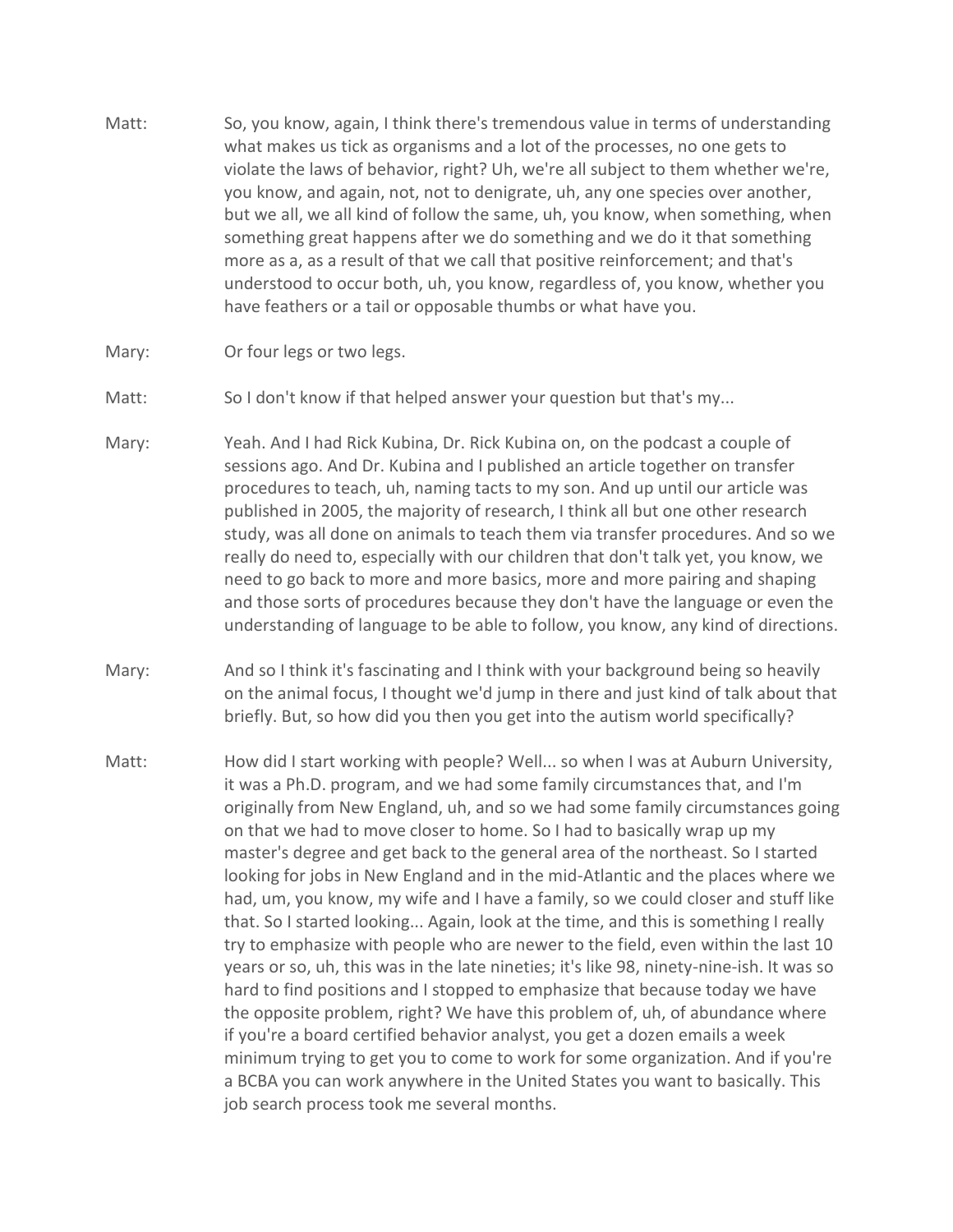- Matt: And so one of the places I did end up, however, was this company called Advoserv and I ended up, uh, working... the person that hired me is a woman by, uh, her name is Dr. Judy Fable who, uh, has been in the field for, you know, forever. And Judy, um, went to the University of Kansas and, you know, studied with all the greats there. You know, she knew my major professor Jim Johnson very well. Judy was the past president of the Association for Behavior Analysis. She was the president, the board of directors of the BACB. I think also president of the APBA at one point. And, uh, so she had the vision to understand that, hey, you know, this guy understands operant behavior, and you know, we can teach him what he needs to know about working with individuals with disabilities.
- Matt: So were it not for Judy's leap of faith, you know, who knows what I'd be doing? I don't know. And I'll be forever grateful for that. So yeah. So Judy gave me, you know, basically took a chance on me and I started working at Advoserv in Bear, Delaware, and I worked supporting the individuals with perhaps some of the most severe behavior disorders, Uh, in, in our program.
- Matt: We had several... we had a dormitory and several kinds of group homes scattered around the New Castle County, Delaware, and um, yeah, so I worked with some of the more challenging kids there and we were working with kids with severe self-injury, working with kids with detached retinas, kids with severe pica, uh, you know, and everything else in between. So it was a, it was a fantastic learning experience. I learned... I worked for Advoserv for five years and I felt like I got like 15 years of experience crammed into these, you know, these five very fast years.
- Mary: Right, right. So back in 2002 you became a board certified behavior analyst, and I know I was a certified in 2003, so I know that you were among the first 1000-ish behavior analysts, because I know what my BCBA number is an...

Matt: Yep! 755!

- Mary: There you go! So, um, so what do you think are the differences between how you were trained and how the ABA students of today are trained and educated now? And what do you think are the key struggles or issues facing the newer BCBAs?
- Matt: Well, it's night and day. I mean, my experiences were just by what I've shared already were very, very atypical than what's happening right now.
- Mary: Yeah, with very much pros and real big names in the field, and hands-on, and in the classroom with them, in the lab with them. I mean it is really different. And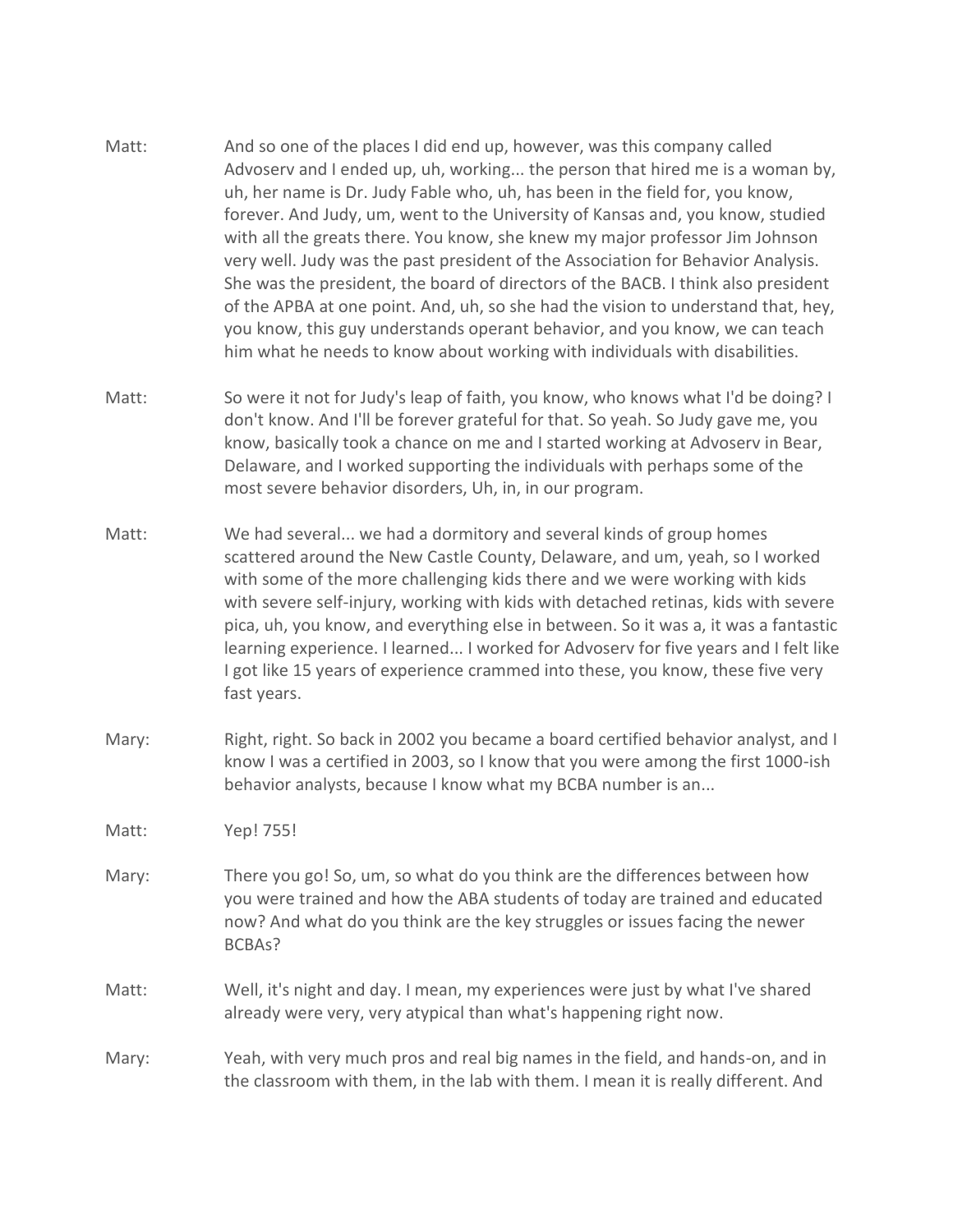then, but okay, so, so now I, I don't know the stats, but most, most BCBAs are trained in online courses, I would imagine.

- Matt: That's a great... yeah. Oh, man. Would it be great to get some... I'm sure the board has some information on that. That reminds me of...
- Mary: Yeah, I'm sure there are stats. I mean I was trained that way. I was trained in a distance learning program through Penn State. So, um, so you just wrote a book on remote supervision of BCBA trainees. So why don't you tell us about your book and like some of the key points, um, that you found with your research?
- Matt: Yeah. Um, probably about two years ago, Dr. Lisa Britton connected with me and she's like, hey, I do a lot of supervision, do a lot of supervision that's remote in nature, would love to come on the podcast and share my experiences about what works and things like that.
- Matt: And I was like, cool, that's something that's very, very important, very valid these days, right? Especially given as you say, the, you know, uh, that the number of BCBA trainees who are obtaining their education in either online or some sort of hybrid program, so, and that was an experience kind of that was different than mine. So I said, sure, let's talk about it. And, uh, so she came on the show. It was a very well received podcast. We got lots of great feedback on it. Uh, and she basically, through her company, Britton Behavioral Consulting, does basically super... she does other behavior analysts activities, but she's, you know, she specializes in providing distance-based supervision.
- Matt: And, uh, she had done some workshops and presentations at various conferences in distance based supervision, and again, these went over very, very well so, you know, she's made quite a name for herself in this area. And she reached out to me and said, look, you know, this publisher Elsevier has reached out to me and they want me to write a book on supervision, you know, can, can you help me write it? So, uh, one of the things I looked at it as kind of my job to do is to, is to add my two cents to it, but also to help Lisa share some of the really, really cool things she does as a supervisor.
- Matt: So, um, you know, I kind of approached this as basically... I, personally speaking just for myself, not for Lisa, I don't think I'm God's gift to supervision. Right. I know there's a lot of wonderful supervisors out there. I'm sure there are people who can supervise circles around me. But I want to... again, I wanted to help Lisa kind of communicate some of the practices she's found very helpful. But I also wanted to, you know, I had my own ideas about supervision, mainly about things that I... I stepped back, and some of the chapters that I wrote were about more, I guess Metta topics, like should you supervise, you know?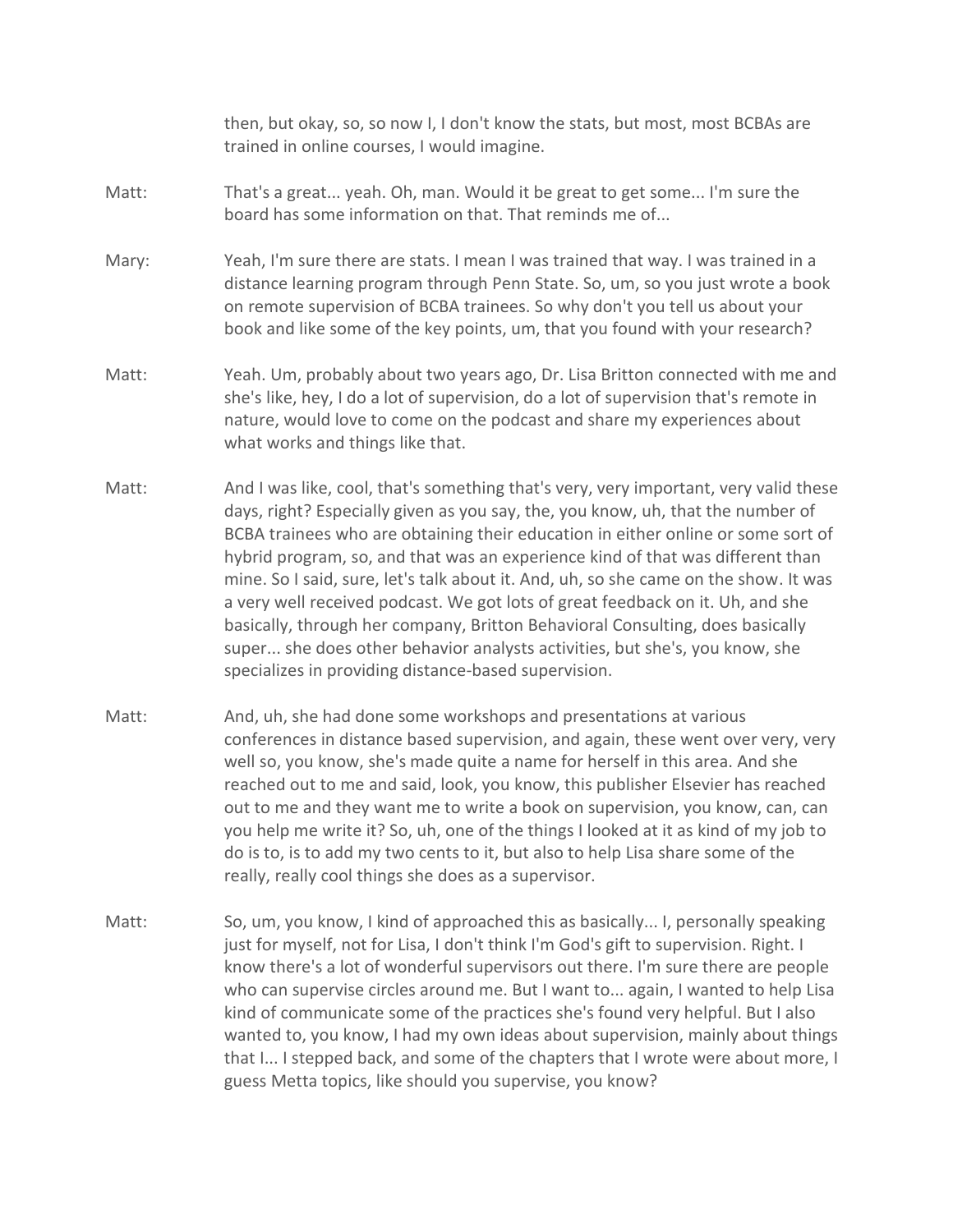- Matt: The default perhaps for many, many people say, okay, I gotta get my BCBA and you know, maybe in a year or two out I'm going to start supervising people and blah, blah, blah, blah, blah. Or, my company is making me supervise people, you know, et cetera, et cetera. And so some of the, some of the content that I put in the book was meant to kind of tap the brakes a little bit, you know? And that's not to say people shouldn't supervise, far from it, but we need to be thoughtful about it. At least that's my point of view, you know?
- Matt: Um, do you have the... do you literally have the bandwidth to supervise, right? Or are you so maximally booked out with the cases that you're currently working on, are you able to give that trainee your undivided attention and give them the help that they need? Because if you... what we don't... we have a responsibility that goes a couple of ways. Uh, it goes two ways in particular.
- Matt: One, you have a responsibility to the trainee to give them the best experience as possible. We also have a responsibility to our fields, right? And so if we don't do good supervision and we put trainees out there that perhaps are less capable than they could be otherwise, and then that doesn't do behavior analysis and ultimately our... whatever clients that come from that, uh, any, any favors.
- Matt: So I wanted to write about, you know, okay, if you're going to do supervision, here are the things you need to think about, right? And what are those things? Uh, you know, are you doing this as part of your job? If not, are you doing this as a side-gig? Well, what does that mean? Okay. Does that mean that you need to start an LLC? You know, does that mean you need to see a lawyer?
- Matt: Uh, you know, and so I kind of go through some, yeah, I'm self-employed through my, my day job, Positive Behavioral Outcomes. So I'm not a business expert, but I've gone through the process of creating my own company and getting my own insurance and all that fun stuff. So I wanted to share that information to those who don't have that experience. And, um, you know, so I wrote a little bit about that. Um, we wrote about some of the nuts and bolts that you would need to provide supervision in terms of just logistical things like creating videos with vignettes of uh, various, uh, things that for your trainees to, uh, uh, to look at. So, um, you know, Lisa has a nice appendix that she wrote up all the videos you'd want to create, I guess you want to create kind of like a, uh, some sort of video that people can use to score for functional assessments and things along those lines.
- Matt: One of the things we also felt strongly about is talking not just about the stuff that's on the task list. Because everyone says, we want to learn the task list, we want to learn the task list, we gotta pass the test, gotta pass the test, right? But what are some things that go beyond the task lists that are worthwhile imparting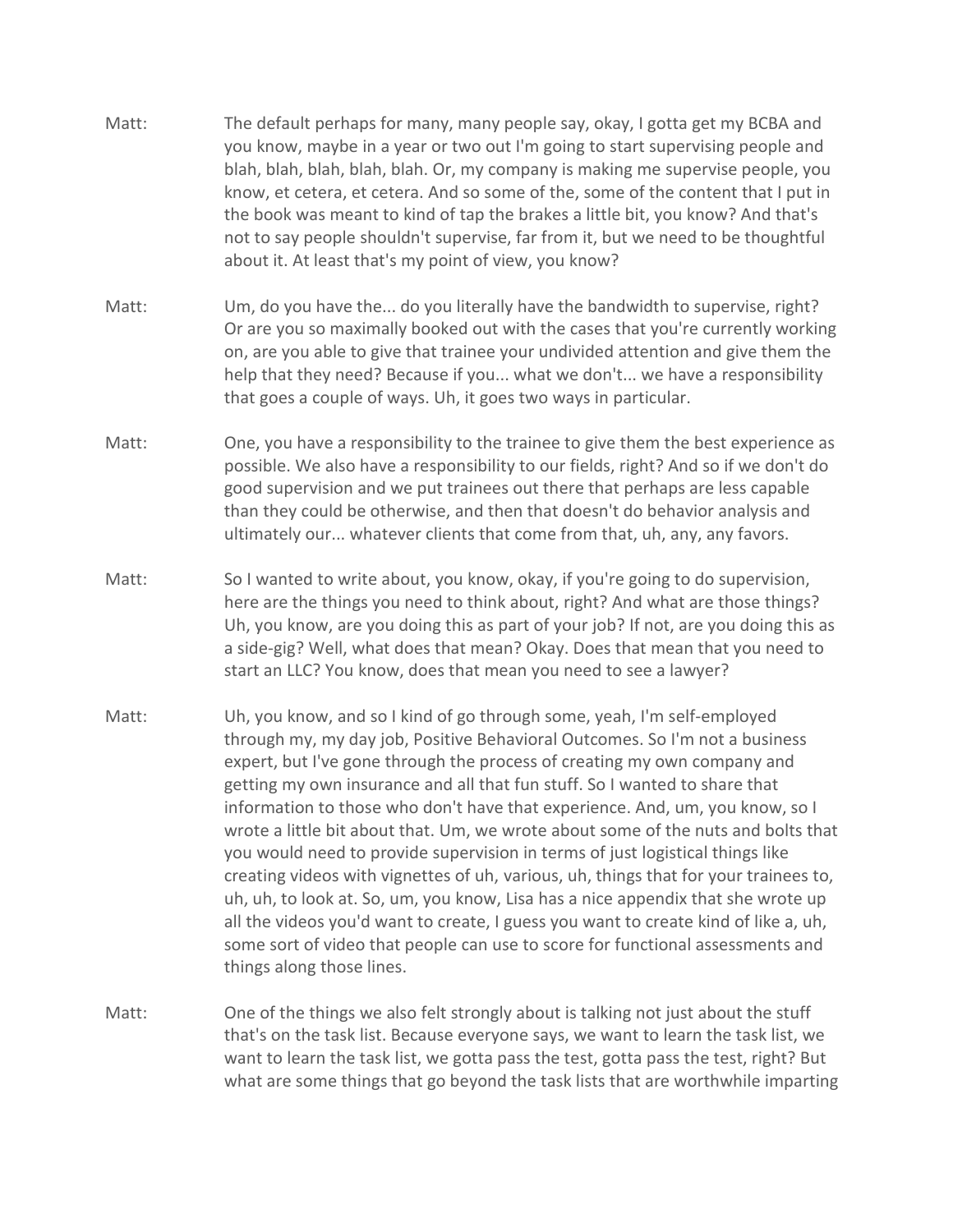on your trainees? So in that context, we wrote about, you know, just, just some thumbnail sketches but some just general ideas.

- Matt: Okay, here are some other topics you're going to want to expose your trainees to that, that aren't on the current task list. So we talk about the Standard Celeration Chart, precision teaching, we talk about acceptance and commitment therapy, executive function, not a behavioral concept, but a concept that is everywhere. Especially if you work in schools. And if you don't speak that language, you are going to be not as effective as perhaps other people. And so what is that? What does executive function mean? How does that operationalize, where are some resources, what are some resources that you can find that would get you more up to speed? You know, direct instruction and curriculum-based measures and so on and so forth. So we have a chapter about that. Uh, we've got a chapter about, you know, using performance management with your trainees.
- Mary: Where can people get the book? It's going to be available in April 2019. Is it going to be on Amazon or on a website or...
- Matt: Yeah, it'll be available on Amazon and it'll be available on the Elsevier website as well. Uh, in fact, I think there's a discount on that website and I can send you both of those links for the show notes for this episode.
- Mary: Okay, great. Great. Speaking of show notes, let's switch gears and talk about your podcast. As we said, you created your podcast called Behavioral Observations in 2016 so it's more than three years old. And, um, why and how did you get started with that?
- Matt: This is my midlife crisis, Mary. So, you know, so I, yeah, we've talked a lot on and off about how old I am and, so, you know, I figured I've been doing the same thing. Well, you know, not doing the same thing, but I guess what I was trying to do was, uh, I was trying to figure out a way to share some of the lessons I've learned or to contribute some sort of content to younger practitioners mainly. Especially having observed the just massive growth in the field. You know, we're approaching, what, 35,000 BCBAs, right?
- Mary: Right. And you, you know, both of us were among the first 1000-ish people. Um, and now we have 35,000 and, and so it's, it's massively exploded. And, and I, even though I took a distance learning program, I got heavily involved with the Pennsylvania Verbal Behavior Project and with Dr. Vince Carbone and Dr. Sundberg and, and a lot of the greats, you know, Dr. Jack Michael and Dr. Kubina. And so I was able to, even though I had a distance learning track and I had a master's degree in nursing administration, I was able to kind of get those experiences and that training from, from the greats too.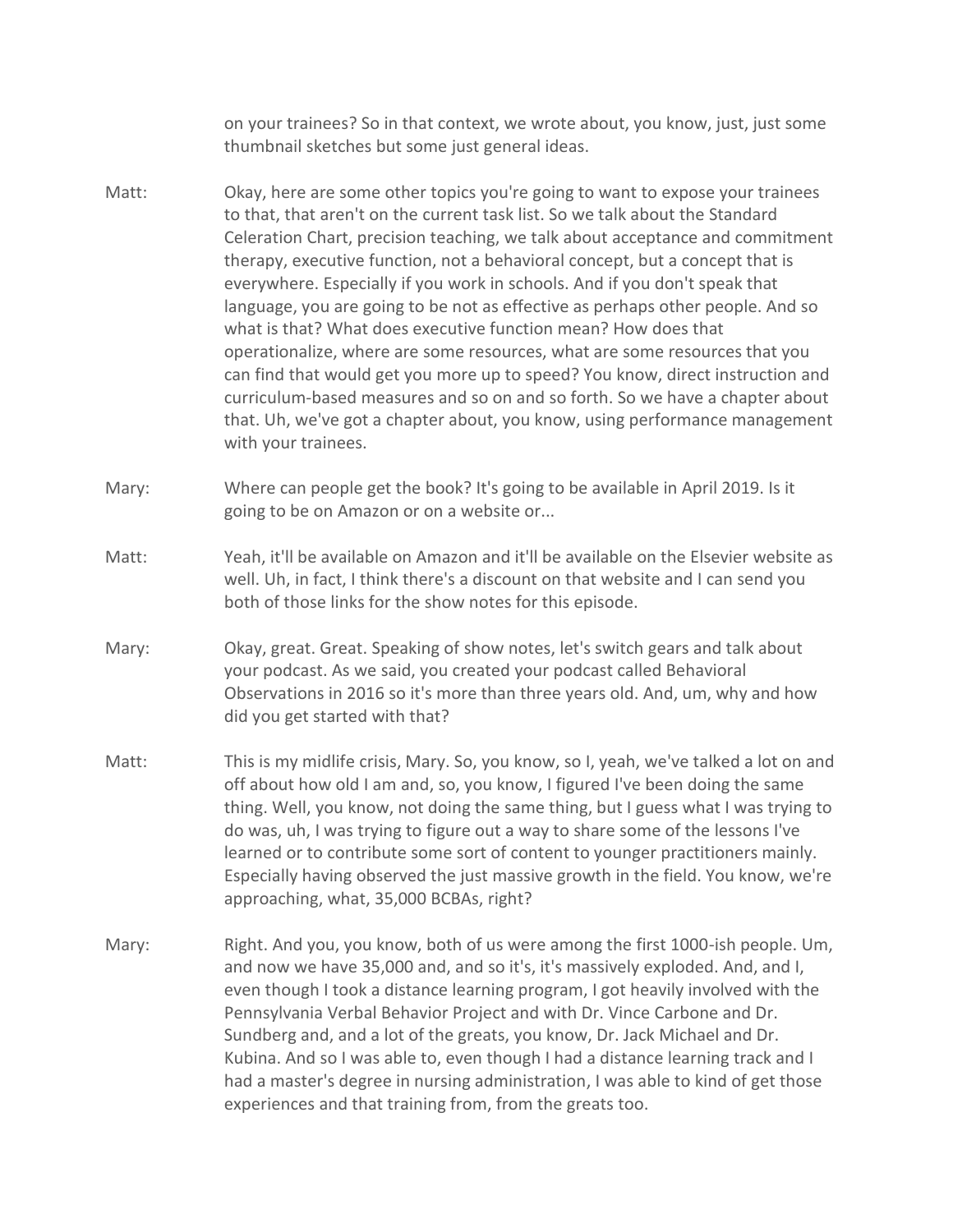- Mary: But I think that's getting harder and harder as the field grows. And I was just, was in a lucky spot, um, in a lot of ways. Like you were in a lucky spot with your mentors, so you wanted to get the word out to, to be more accessible and you saw the need. And I mean, there's hardly any autism podcasts. There's hardly any behavioral podcasts. There's becoming more and more, you know, Amanda Kelly just started a podcast and there are a couple of other ones that recently have cropped up and, but there's still, I mean, given the, you know, huge rate of autism and the huge need for this information, there are very few still podcasts, but yours is great, it started three years ago, and how many downloads do you have now?
- Matt: Over a million.
- Mary: Which is incredible. You almost always have a guest. You almost always do an interview style, but you did do at least one solo show that I actually listened to, and that was on school consultation. Um, is that going to be something that you incorporate more... solo shows?
- Matt: Maybe. I got, uh, I got some, some... I got a lot of nice feedback. A lot of people messaged me with some very kind comments about that. And uh, yeah, I don't know. I was happy to be able to do it and I was talking about something that I, was kind of practicing what I preached if you will... or trying to...
- Mary: So yeah, the solo show that you did was on 11 strategies for school consultation or something like that?
- Matt: Yep. It was 11 tips for school consultation. Yeah. So a lot of us behavior analysts go into schools and basically ostracize ourselves by... In various ways. And then the next behavior analyst comes in has this kind of baggage to overcome that's not necessarily their fault. Right?
- Matt: So it's kind of like the, uh, the cliche of the ugly American who goes to Paris and demands everyone speak English to them and, and uh, is as loud and rude and blah, blah, blah. You know, so I just tried to, you know, I just... it was funny, it kind of came about as, as a cancellation from another guest. Uh, I've been trying to put three episodes out a month and I had a guest cancel at the last minute, and I could have probably gotten away with just leaving that month with two episodes. I had some others scheduled a little bit later, but at the same time I figured, okay, should I... I've been kicking around the idea of doing a solo episode for awhile especially in the area school consultation, which is, you know, kind of my main day job. And so I just got out of... I went down to my printer, I pulled off a, you know, one of those white, the white piece of paper, the printer paper, and I just kind of made a list of like, you know, eight bullets. And then I kind of played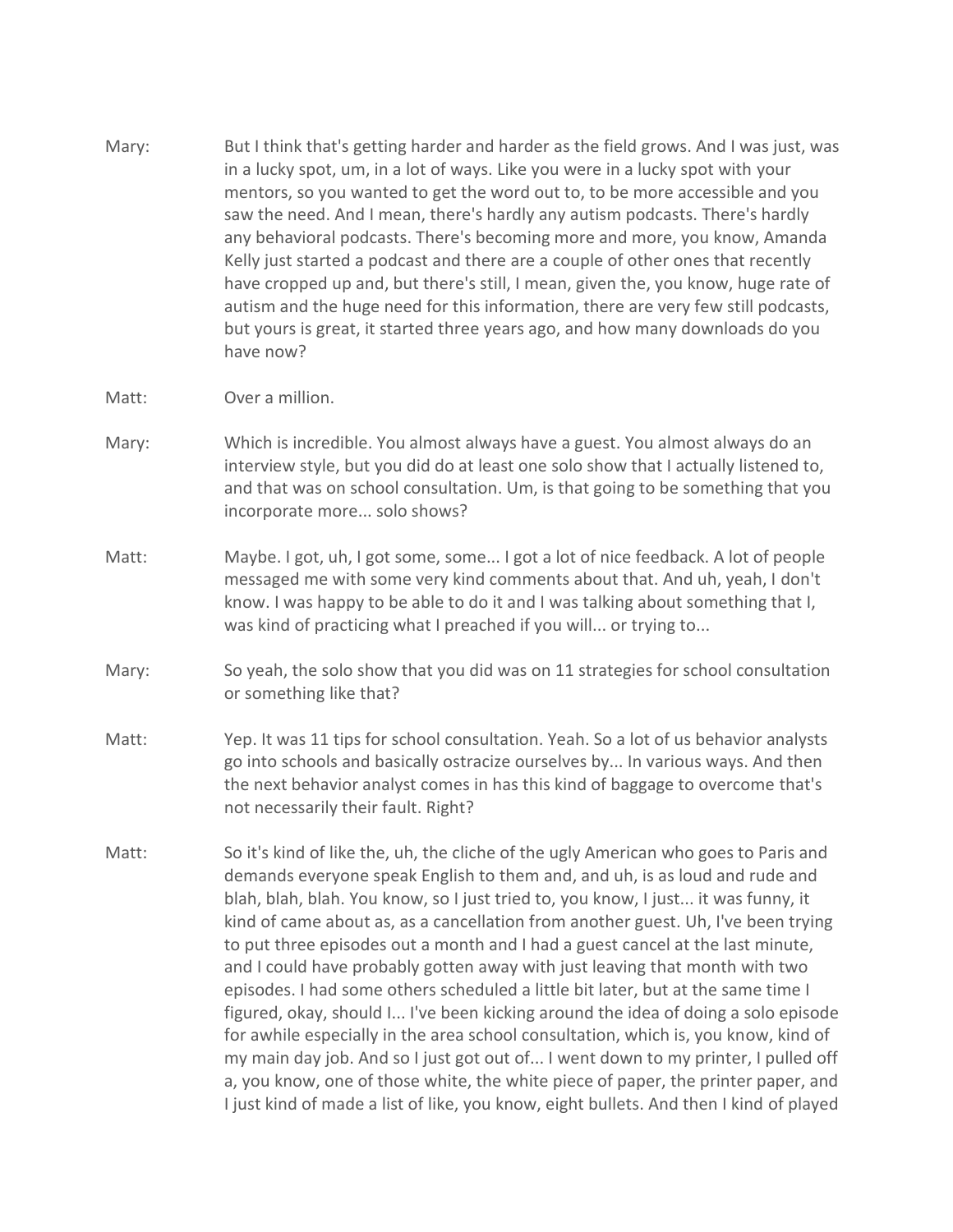around with them and rearranged them for a bit and they got turned into 11 bullets and then I typed them real quick. And then, uh, well my, my kids were downstairs either watching Netflix or playing video games, I went up to my bedroom with my microphone and my digital recorder. I just did it all in one take. And, uh, so yeah, I dunno...

- Mary: Yeah, it was really good. Actually, I listened to it on my way to New York City recently, and I was fascinated because, well, I've heard a lot of your interviews, which are great. So I was in school consultation from 2003 up until last year when I transitioned my last couple of clients. And, um, you know, I really felt a lot of your strategies, like, you know, not going in in the middle of a lesson, you know, not just walking in... barging in and interrupting things. And I mean, it's like that happens. And I can't say that I have not done that because it depends if it's your first visit if they know you're coming and they know you're coming around 10:30, it's like you're not going to stand at the door for 40 minutes, you know?
- Matt: Mary, you wanna know a secret? I have made every one of those mistakes. I learned those… those tips came from me actually doing the opposite of that. And I still do them today from, you know, to this day, right.
- Mary: Because you know, you're being paid to go in and observe and it's like if you're, you know, five minutes after the bell rings, it's like, you're not going to waste that time and money. But, um, it was interesting because one of your points was that we have, as behavior analysts, and I know there's more than behavioral analysts listening, that we have an ethical code to follow and we can't be, you know, oh, well the school district's paying and they want full inclusion or they want not to send the child to a private school or whatever they want or don't want, we can't let whoever's paying us, whether it's the advocate working with the parent and a lawyer at, you know, I go in as an independent evaluator, I can't let their wishes control what's in my report.
- Mary: And it was funny because I got to New York City and I was at a workshop there, and I met a woman and she used to be in the ABA field and she's like, I took all the coursework to be a BCBA and I never sat for the exam and everything. And I, and I'd just listened to your podcast literally like two hours before I met her. And I'm like, oh, why, why didn't you, you know? And she's like because I went into this IEP meeting, I was working either contracted or working for a school district, and she said they wanted me to change my recommendation and change a report. And, and they were like, adamant, and I was like, no, I'm not doing that. And she said, I gave my recommendation as is, and I went in and I resigned and that was it.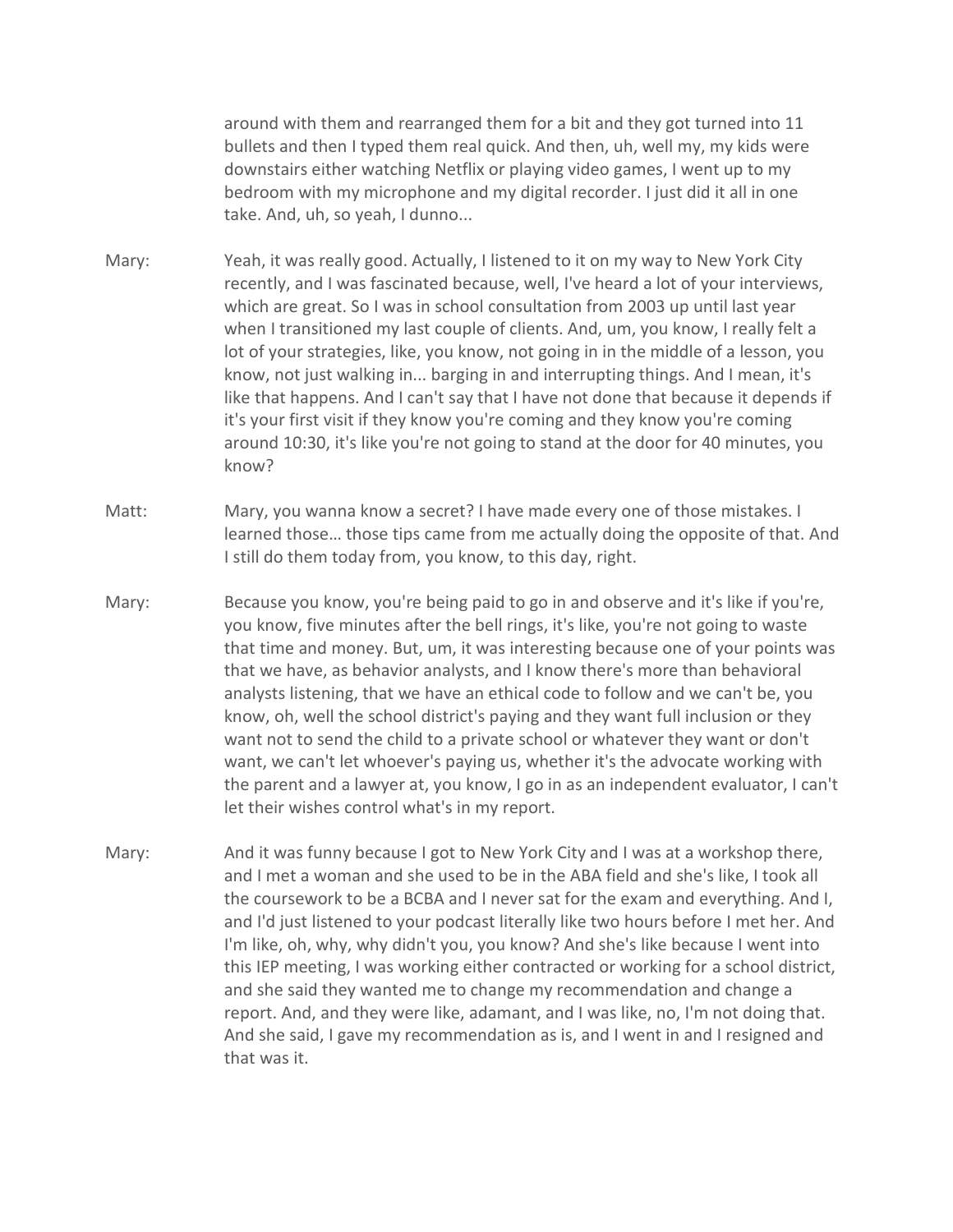- Mary: And it's like, wow, that's terrible that we lost a good potential BCBA from the field. But I do think there's a lot of ethical dilemmas that behavior analysts, and teachers and speech pathologists, face when you're, you know, competing for whose agenda. And it really is all about what's appropriate and best for the child. And should all other opinions or budgets and all that should be secondary, which sometimes is okay.
- Matt: I mean yeah, according to, you know, obviously our code of conduct and, uh, you know, what the... the client is, you know, drives everything essentially. And, uh, regardless of who is the, uh, yeah. Um, so yeah, that's, that's, yeah, that was a good, um, I'm glad that one resonated with you. Yeah. You know, so we, we get ourselves in the situation sometimes when you just have to kind of call a spade a spade.
- Matt: There are probably ways to do that, you know, kind of tactfully, you know, so someone's running around saying everyone's untrained, no one knows anything about it. You know, there's a way to do it, you know, kind of wily or, and there's a way to do it that's perhaps a little bit more smooth. Uh, you know, that like, hey, you know, this is what this child is going to maximally benefit from. Um, you know, and then you can list off the qualifications or characteristics of, you know, whatever the, you know, the setting requirements are, whether that's materials, staff training, etc.
- Mary: Yes. Or staff support. So, um, one of the goals for the, for my podcast is for each child... To give strategies so each child can reach their fullest potential, be as independent, as safe, and as happy as possible. But I also want the parents and professionals listening to be less stressed and lead happier lives. So do you have any advice for professionals or parents to help them, you know, be less stressed? Like any advice for self-care or ways which parents and professionals can collaborate more and advocate for the same goals?
- Matt: Yeah. So let's, let's tackle this self-care one, cause I have a lot of thoughts on that. And one of the things that I stumbled upon, uh, at a very particularly stressful point in my life is, uh, we mentioned already it's the area of study called acceptance and commitment therapy. And...
- Mary: And you have a couple podcasts on that, too: acceptance and commitment therapy.
- Matt: Yeah, yeah we have several. Yeah, yeah.
- Mary: Yeah. Um, so, and I actually don't know much about acceptance and commitment therapy, but I know that through listening to some of your podcasts on it, I've become more aware and, and I do think that I need to bring on some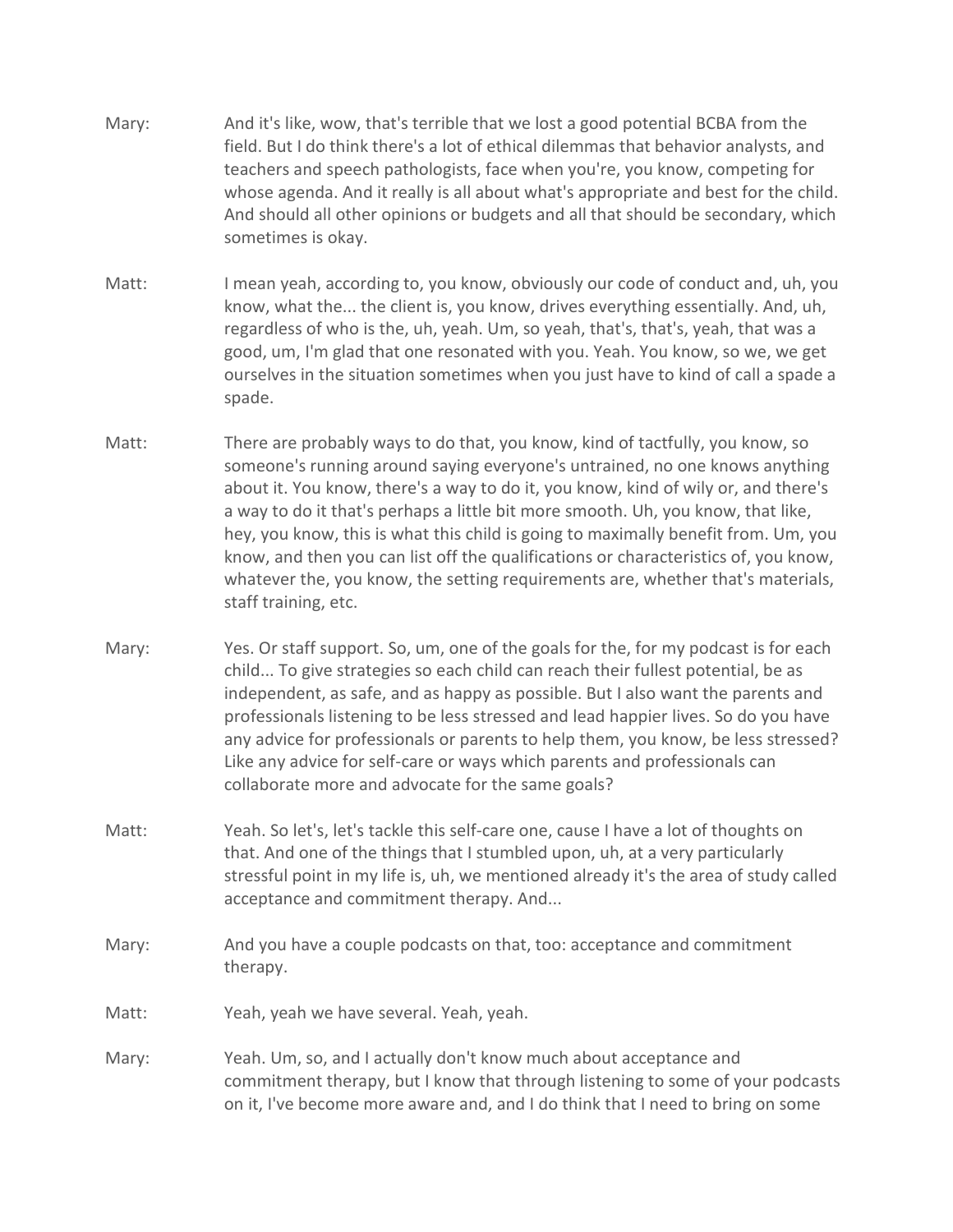guests and talk about it more. But why don't you tell our listeners what that is and how that relates to self-care, cause I think it absolutely does.

- Matt: Sure. I am not an expert in ACT. Uh, so I will do my, my kind of a thumbnail sketch of it, which, you know, if you are an ACT expert listening to this, you might be screaming at your phone or what have you. So just bear that in mind.
- Matt: But the general idea is that ACT, you tend to work on a handful of skills that, that lead to something called psychological flexibility. Now as... The behavior analysts listening to this might hear that and say, whoa, that sounds like this big, you know, kind of honk and hypothetical construct. Uh, but which, when you look at the six skills that, that lead to this state of flexibility or behavioral flexibility, perhaps it is, I think Jonathan Tarbox might say is that, um, you know, these are a handful of skills that can be more closely operationalized.
- Matt: And so the six skills are basically, uh: acceptance, which is basically the willingness to have an experience, thoughts, feelings, and you know, other types of private events that, that, that may be uncomfortable. The willingness to have those, and experience those things without trying to push them away.
- Matt: Um, present moment awareness, which is basically kind of what it sounds like, which is kind of paying attention to what's going on now, not worrying about tomorrow, not mulling over what happened yesterday.
- Matt: Um, diffusion, which is, um, you know, boy, it's kind of... Some of these are a little more difficult to describe, but you know, how do you, how do you use language? What I'm saying language, I'm talking about the language that's going on between our ears. How do you treat that language lightly? So it doesn't bother you in a way that's disproportionate?
- Matt: In other words, how do you know, uh, we can often times repeat scripts in our heads, uh, that are, that are not helpful, you know? So, um, I was talking to a colleague this morning for example, and she just went to, she had what I call like, the best week ever. She went to the behavior analysis certification board as a subject matter expert. And then she went to WIBA conference and uh, you know, she was talking about all the cool things that these people were doing and all these events and whatnot.
- Matt: And there's, sometimes, you know, depending on how you're built, sometimes there's this kind of like the negative comparison that you could make. You know, it's like, wow, these people are all doing amazing things. I suck as a clinician. I suck as a behavior, you know, so it's that kind of negative, you know, kind of selftalk, and if you really buy into that and you repeat that a lot then that starts to get fused with your behavior, you could be in trouble.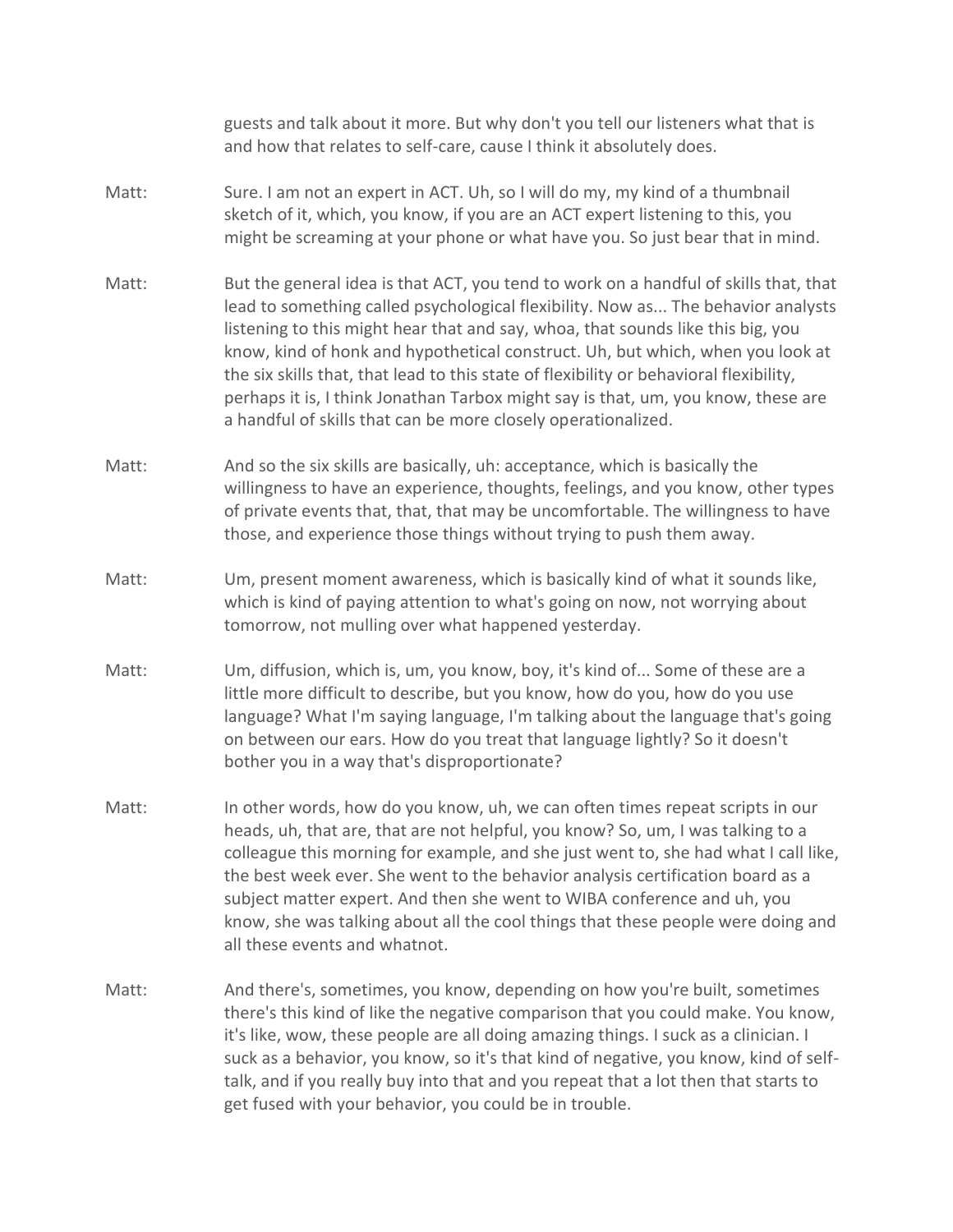- Matt: Whereas you get a diffusion, you know, exercise might be like, oh, there's me just saying I'm, you know, playing the I suck song again, haha, it's not funny. So it's kind of like playing with language very, very loosely. I had a Russ Harris on my podcast, one of the, one of the many shows we've done on ACT, and he talks about fusion quite, he's got some really neat examples of that. Um, but even something as a technique, as silly as repeating, I suck a hundred times, you know, by the 15th time, it's going to sound pretty boring and it'll, it'll kinda not have any meaning behind it.
- Matt: So there's diffusion, self as contacts, which is kind of like a perspective taking a process, you know, seeing yourself from somewhere else... someone else's perspective. Um, it's a little more complicated than that, but that's, that's probably good enough for the, you know, this context. Um, let's see. Um, committed action only talks about values first... identifying value. So, you know, trying to determine, what are the big things that are important in your life? You know... so let's say one of the big things that you, you know, you've identified as a value is you know, is being a good spouse, right? What does that mean? Or having a close relationship with your spouse or your children or what have you.
- Matt: So these are things, these aren't goals per se. These are, these aren't things you can have or hold or attain, right? Same thing with like me. Okay, well I have a value. You know, someone might have the value of living a healthy lifestyle. The next skill is the committed action. Those, that, that kind of interact with values quite nicely. So the committed actions happen. Okay. What, what are the the very concrete steps that you're going to take to live a life and values directed way? So if you have a value of living a healthy lifestyle, the committed action step is okay, well, I'm going to get my butt to the gym, you know, three or four times a week, you know, going to eat, you know, lean meats with veggies and blah, blah, blah.
- Matt: You know if my value is having a, um, you know, a close relationship, close intimate relationship with people I care about the committed action step is, is to stop staring at my phone during dinner, you know, and to engage in conversation or you know, to, to schedule specific outings with people to do stuff that, you know, that foster connection and so on and so forth. So I think I might've left one out, but I think those, anyway, you do all those things, I guess, you're gonna, you know, oftentimes going to be able to, uh, have a lot less stress in your life but that's not going to make the stressful things go away. Um, but you, you can...
- Mary: So your thinking and your perspective on those stressful events can lessen and you can, I actually think there are, I know there are resources on ACT, there's ACT for parents of children with autism, I believe. There's ACT for, uh, you know,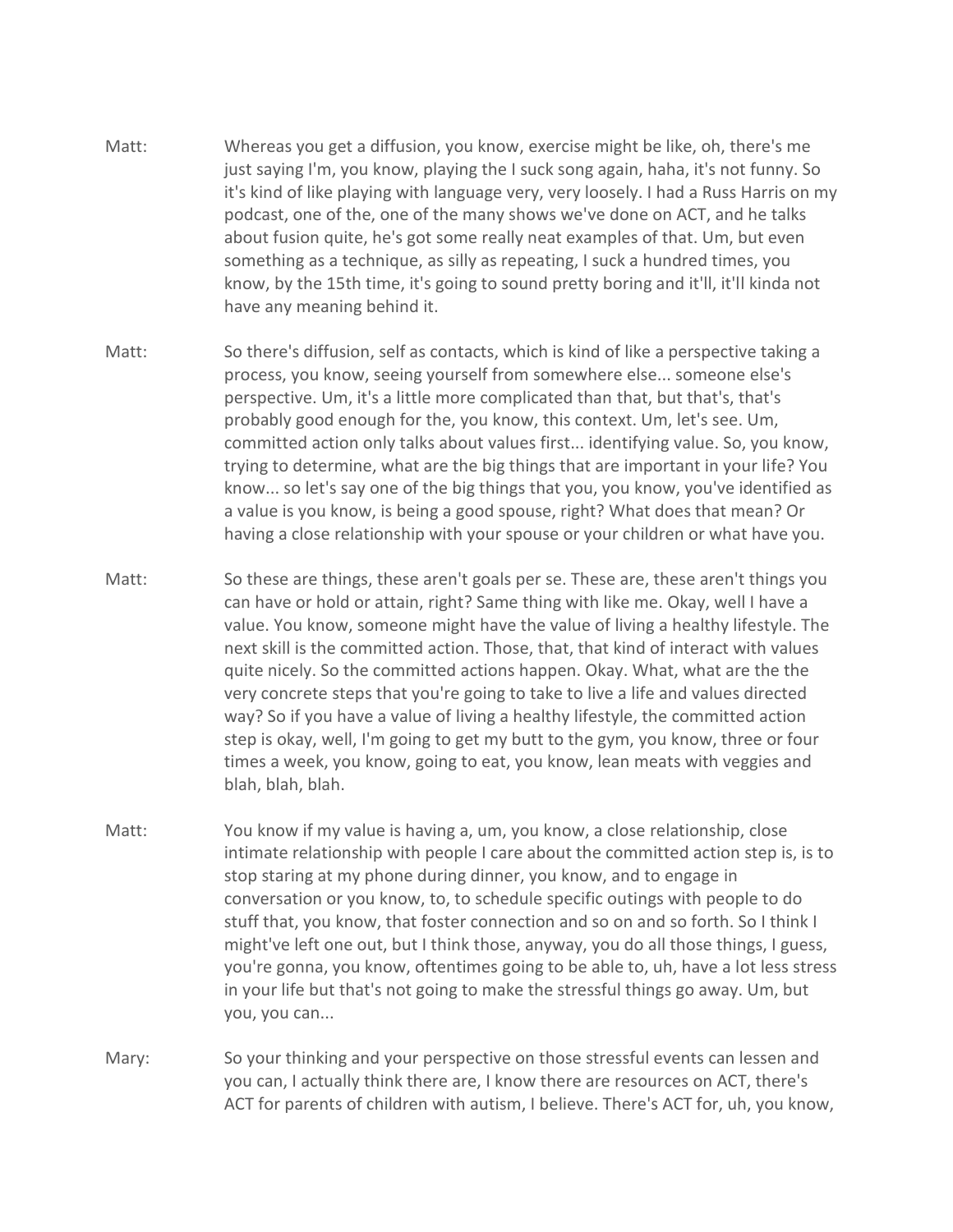acceptance and commitment therapy for children with high functioning autism. I do end up, you know, most of my clients are, well I don't have any clients anymore, but most of my work is, revolves around kids that are within VB-MAPP level one, two or three, so they have language ability of a four-year-old or less. And I think I've sent many people to your podcasts were, where you have some podcasts on executive functioning and the ACT, which is acceptance and commitment therapy and um, the Peak Assessment, which I tend to use after the VB-MAPP and you know, for those higher skills. So I do think that there's a lot for, not only for parents and professionals in terms of ACT but there's a lot of potential use for ACT with higher language kids as well. So I would really encourage people...

- Matt: Oh yeah, yeah, I mean, Mark Dixon, he's been on the podcast a couple of times, uh, he has two wonderful curricula out there. One is called ACT for Children With Autism and Emotional Challenges. And the other is Aim that he co-wrote with a Dana Paliliunas Accept, Identify, and Move. Um, the first one, it was written mainly for kids with, you know, very, very highly verbal kids on the spectrum. Not necessarily the ones that have the profile that you described a minute ago. Uh, and then the AIM is geared towards, uh, it's almost like a, it's a three-tiered type of intervention, so, you know, there's some schools that I'm talking with that, you know, I'm encouraging them to apply this almost universally with some of the lower intense interventions, you know, can you say over the loudspeaker in the morning, hey, kids, if you're worried about tomorrow or thinking about yesterday, you can't enjoy today, you know, uh, go out there and have an awesome day.
- Matt: Right. You know, saying something like that at morning meeting or whatever, it can be a universal intervention, you know.
- Mary: To be more positive. Yeah. That's awesome. Yeah.
- Matt: Yeah, yeah. I mean, and so that would, and that works on the skill of, you know, present moment awareness and there might be another kind of pithy statement that speaks to values or speaks to self as context or speaks to diffusion. So, uh, and then there's more intense activities and things like that for someone for like kind of tier two and tier three levels of intervention.
- Mary: Yeah. I do plan on expanding my podcast too to get some of these experts on, because even though it's not my expertise, I definitely see the value of learning, um, all we can about how to help everybody reach their fullest potential and live their happiest life.